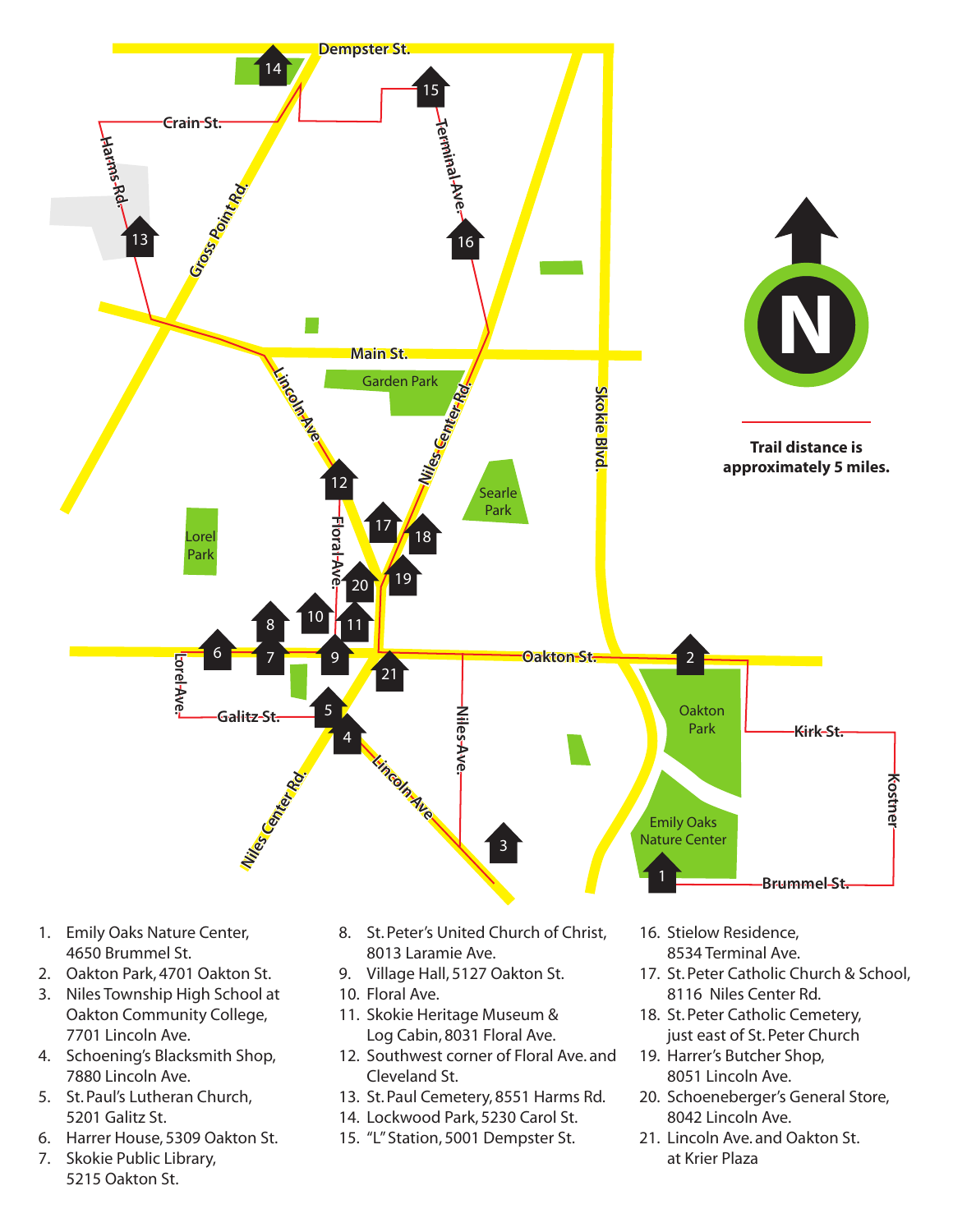## **Skokie's Historic Bike Tour**

When Skokie - originally Niles Centre - was incorporated in 1888, it looked radically different than the thriving suburb of Chicago that it is today. The one mile square area was heavily wooded, teamed with wild animals and was covered with swampland. Prior to 1834, Potawatomi Native Americans lived in the area, having blazed trails that are now Lincoln Avenue and Niles Center Road. As European pioneers began settling in the area, farms and greenhouses became abundant. After World War II, Skokie experienced tremendous population growth and became a bustling urban community.

## **1. Emily Oaks Nature Center - 4650 Brummel St.**

The Niles Center Park District formed in 1928. Among the first land purchased for park district use was the area that would encompass Oakton Park and Emily Oaks Nature Center, which opened in 1988. At the same time, land for Terminal Park was also purchased.

# **2. Oakton Park - 4701 Oakton St.**

In its early days, most of Oakton Park was covered with water. Because Skokie's population increased nearly 300 percent in the 1950s, residents passed a referendum authorizing the Skokie Park District to purchase and develop 17 new parks, including a community center and pool at Devonshire Park. By 1961, the Oakton Community Center and Pool opened, replacing a field house and a remaining small pond.

### **3. Oakton Community College, formerly Niles Township High School - 7701 Lincoln Ave.**

Niles Township High School was located here, built in 1939 as part of a Works Progress Administration project. The only remnant from the school still standing is the flag pole, which originally came from the Century of Progress World's Fair held in Chicago in 1933-34.

## **4. Schoening's Blacksmith Shop - 7880 Lincoln Ave.**

Common businesses in early Niles Centre included taverns and blacksmith shops. This building was Fred Schoening's second blacksmith shop; the first was at 7902 Lincoln Ave. (at the corner of Lincoln and Galitz). Schoening worked on many residents' wagons and buggies, including that of prominent physician A. Louise Klehm. Although the façade is quite different, the original building still stands, with a remnant of the structure's original purpose — a horse shoe — imbedded in the sidewalk.

## **5. St. Paul's Lutheran Church - 5201 Galitz St.**

St. Paul's Lutheran Church and school were founded by a group of dissident congregants from St. Peter's Evangelical Church in 1880. On a one half acre plot of land donated by Henry Rohr, the first church, a wooden structure, was built in 1881. The present brick church replaced the wooden church in 1910. Inside, one can see vivid stained glass windows with German inscriptions bearing the names of some of Niles Centre's pioneer families. Services were conducted in German at this church until the 1950s. The church features an oak altar framing a life-sized figure of Christ and a pipe organ with 1569 pipes, dedicated in 1975.

### **6. Harrer House - 5309 Oakton St.**

Built of brick in 1908 by Adam Harrer (the first mayor of Niles Centre, as well as the first fire chief) this house contained two fireplaces, two parlors, four bedrooms and four bathrooms. The garden apartment below was once used as a shop. Over the years, the home was refurbished several times. It is currently restored to an appearance similar to its original construction.

## **7. Skokie Public Library - 5215 Oakton St.**

The library formed in 1930 as a project of the Cosmos Club, later the Civic Women's Club of Skokie. Because of a lack of funds, the library closed in 1932 and reopened in 1933. Before relocating to its current building in 1960, the library was first located at 5102 Oakton St., and then at 4913 Oakton St. Designed by James Hammond and Walter Netsch, of Skidmore, Owings and Merrill, the building is a fine example of modern architecture. The interior also reflected this modernity through its furnishings; famed architect Mies Van der Rohe provided its chairs. The second floor addition, also designed by James Hammond, was constructed in 1972, with the third floor added in 2003. The second floor is 292 feet long; eight feet shy of the length of a football field.

#### **8. St. Peter's United Church of Christ - 8013 Laramie Ave.**

The church stands on land donated by Peter and Magdalena Heinz Blameuser. Mr. Blameuser, a Roman Catholic, stipulated that the church be named for his patron saint, St. Peter. The deed also stated that no part of the land could be used for a cemetery, so the congregation's cemetery is located on the west side of Harms Rd., north of Lincoln Ave. The original building was constructed in 1868 and a bell tower was added in 1887. The bell tower was struck by lightning in 1901, damaging the structure to the point that the church needed to be rebuilt. The current structure was built in 1903. In 1957, the church was renamed St. Peter's United Church of Christ, when The Evangelical and Reformed Church merged with the Congregational Christian Church.

## **9. Skokie Village Hall - 5127 Oakton St.**

Designed to reflect Independence Hall in Philadelphia, the Niles Center Village Hall was built in 1927 during a land boom. Elements of the façade include color tile accents, a gold cupola, four massive wooden columns, plasters, and window arches. The building was remodeled in the 1950s and the southern section and garden entry were added in the 1980s. Until the police station opened in 1957, the village police department and jail were located in the hall; the east side windows were barred, suggesting that the east wing housed jail cells.

#### **10. Floral Avenue**

Originally named Back Street, Floral Avenue was one of Niles Centre's first residential streets. Many large, older homes can still be seen on Floral Avenue. One home no longer present was located at the northwest corner of Floral and Oakton. The home belonged to Edwin T. Klehm, and was the first home to feature windmill powered indoor plumbing, and electricity. Further north on Floral Avenue are several older homes including the house at 8024, across from the Skokie Heritage Museum. Built in 1877, the house belonged to Charles Kindt, one of Niles Centre's first mailmen. Its original shingles and ironwork have been covered and removed, and a larger porch has been added. However, some older elements are still visible, such as the stone base of the house.